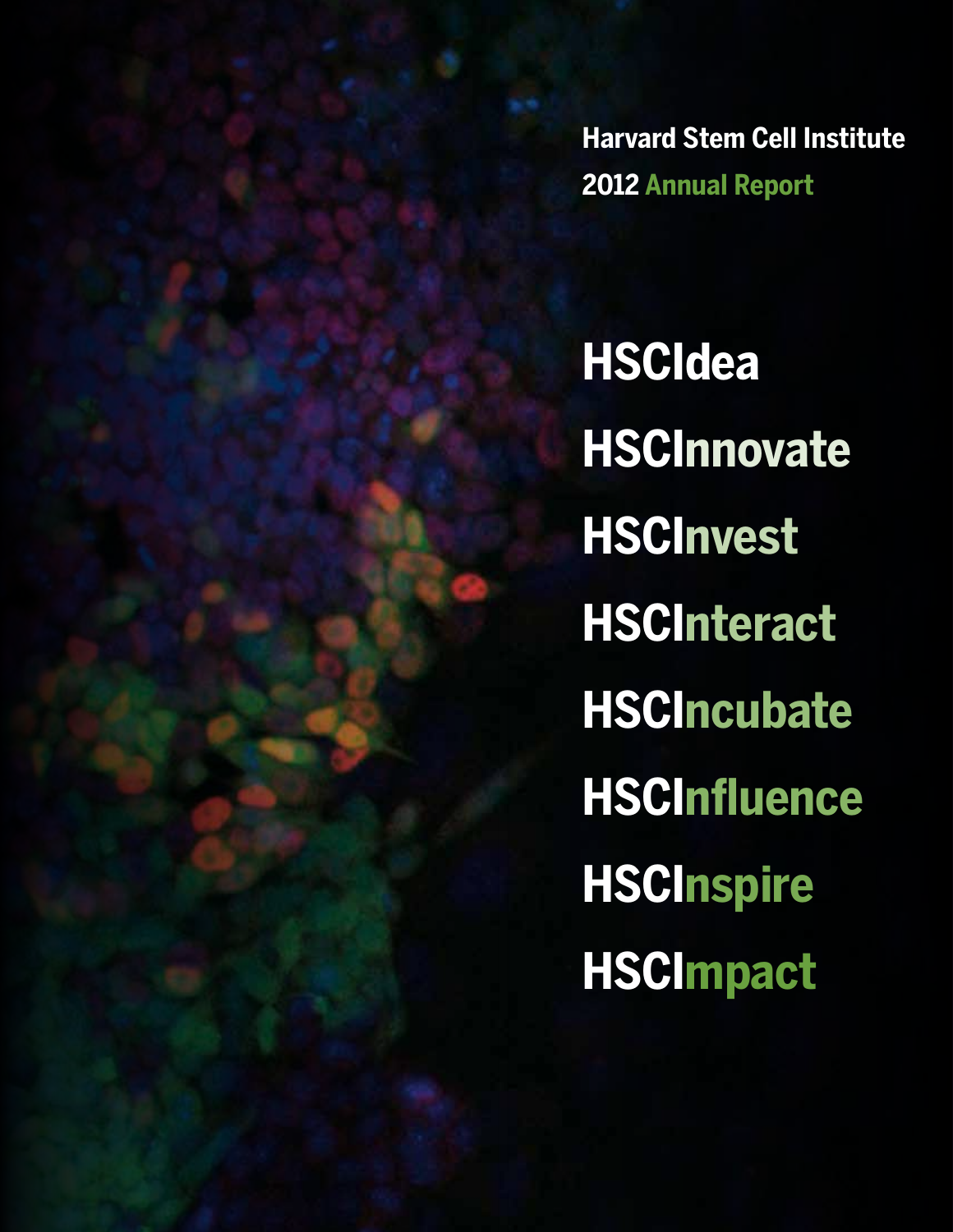## **From the Directors**



*From left: Douglas A. Melton, David T. Scadden, and Brock C. Reeve*

This is the time of year when we look back, before forging ahead. Eight years ago, when we founded the Harvard Stem Cell Institute, we came together with a shared vision of a radically new approach to advancing our understanding of human development and disease, of discovering treatments for the most pressing medical challenges facing society, and of the very way to conduct scientific research. We were and remain convinced that half-century-old model for discovering and developing medical advances was broken. And we believed, and our belief has been borne out countless times these past eight years, that the stem cell—the building block of every cellular and organ system—had to be the focus of a new approach to curing disease.

As we consider the accomplishments of HSCI's eighth year, we are looking back, and moving forward, through the prism of a series of words beginning with the letter I, the first of which is **Idea**. For it was a grand idea that launched HSCI, the idea that we literally could reinvent the way biological problems are approached, scientific research is undertaken, and cures and treatments for diseases are discovered and developed by forming a community of scientists who shared this idea and the belief that stem cells are the foundation on which this innovative change could be built.

From the moment of its creation, to the present day, HSCI has been a unique entity, a scientific collaborative bringing together first a handful and now more than 1000 scientists, in all stages of their careers, in more than 90 laboratories in four schools and the dozen Harvard-affiliated hospitals and research institutions, all of which are part of the vibrant Boston-Cambridge ecosystem of academic and corporate science. This unusual and most effective team of researchers is focused on a broad range of diseases, approaching them from an eclectic collection of scientific disciplines. But all 1000 scientists share the belief that the key to understanding growth, regeneration, and repair processes—in both normal and disease states—is based on understanding the basic unit of life, the living cell. And HSCI has assembled these scientists into teams of cell biologists, chemists, geneticists, computational scientists, clinicians and bioengineers, all of whom believe that if one is going to cure human disease, one needs to study the disease in human cells derived from patients afflicted with the disease being studied. Since we have scientists whose expertise crosses so many disciplinary boundaries, whenever a new problem arises, we can bring experts to bear not only to explicate the problem, but more importantly, to manipulate, to change, the biological situation creating it.

In the following pages, and in the video interviews available online, you will see how the grand **Idea** called the Harvard Stem Cell Institute has proven itself as a platform for **Innovation** and collaborative **Interaction**. We continue to **Invest**, as what might be called "intellectual venture capitalists," serving as a breakthrough scientific **Incubator**, **Influencing** science and the careers of scientists, **Inspiring** the next generation of researchers, and, ultimately, **Impacting** the future of science, medicine and public health.

With thanks,

Sougler Weston Band Galden

Douglas A. Melton, PhD and David T. Scadden, MD Co-Directors Harvard Stem Cell Institute

Bruk Pene

Brock C. Reeve, MPhil, MBA Executive Director Harvard Stem Cell Institute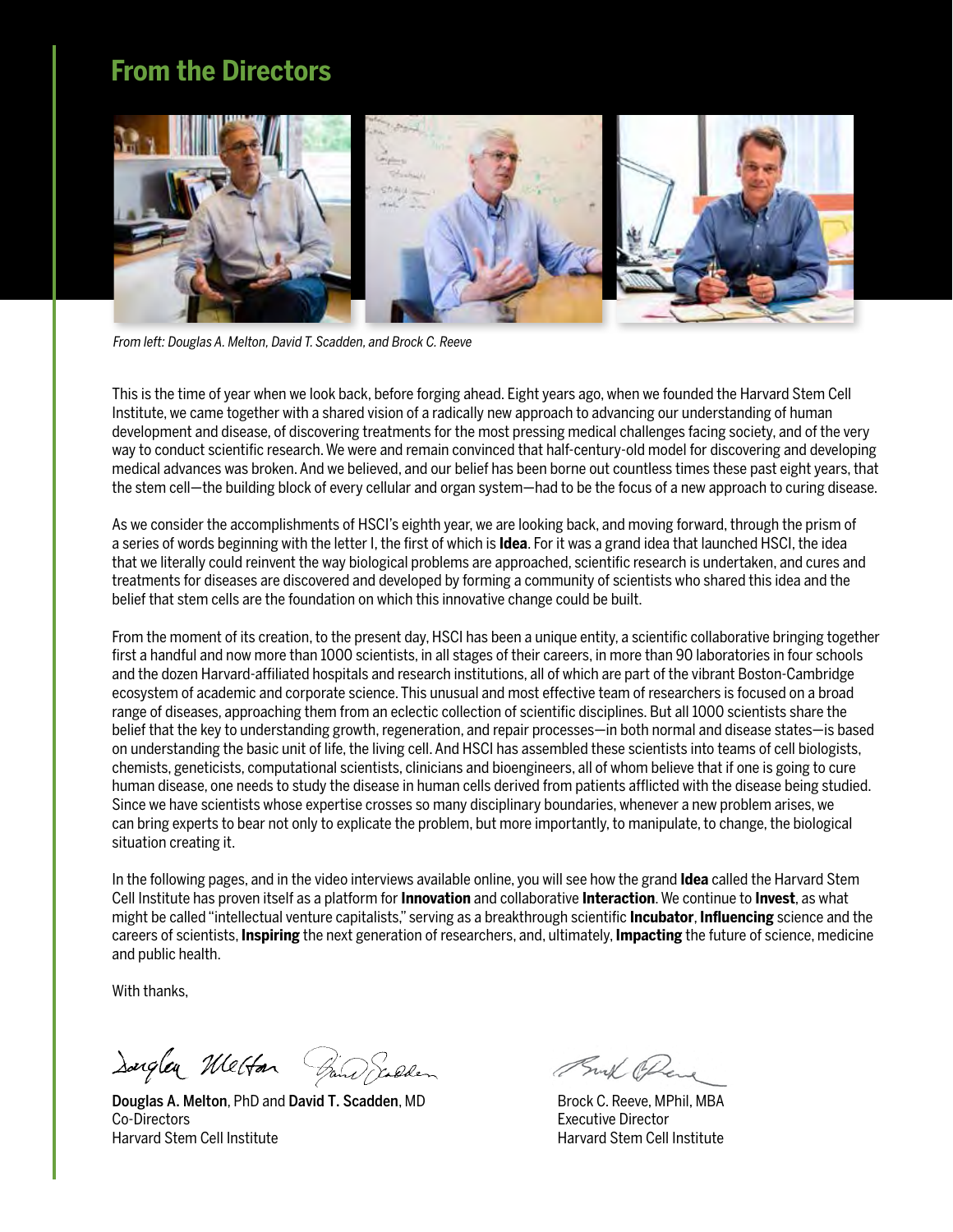## **Visit our full video annual report online at http://www.hsci.harvard.edu/2012AR**

## **HSCIdea**



#### **The Idea that became HSCI**

The idea of an interdisciplinary, cross-institutional collaborative research organization with a unique breadth and depth of expertise focused both on advancing science and curing disease has become reality. HSCI has grown from a concept to become a vibrant, world-leading institution that has led to the development of many new ideas both in science as well as in how to do science.

## **HSCInnovate**



#### **Platform for Innovation**

HSCI's strategy of bringing together scientists and clinicians from multiple disciplines and institutions has led to new breakthroughs. One example of interdisciplinary innovation is this application of a new analytical technology from the world of physics to stem cell biology. By creating a new way to visualize and prove the origins and behavior of selected cell populations, we not only understand more about cell and organ growth and repair, but can also devise new therapeutic strategies.



#### **Investing in Basics and Beyond**

As an "intellectual venture capitalist," HSCI invests its money and know-how in important work that in many cases would not otherwise be funded. Some of the returns on these investments are farther off, some are very close to the clinic, but all are measured in many tangible ways - attaining follow-on funding, publishing in leading journals, developing and licensing intellectual property, forming new companies and accelerating the careers of our scientists.

## **HSCInvest HSCInteract**



## **Collaborative Interaction**

From its inception, HSCI realized the importance of close and open collaboration in order to solve the big scientific and clinical challenges that are inherent in taking a fundamental new technology and applying it to tackle curing disease. Sharing perspectives, resources and experimental results has made teams and individuals more successful than they would be otherwise and created a culture of team-based science at HSCI from the very first stages of individuals' careers.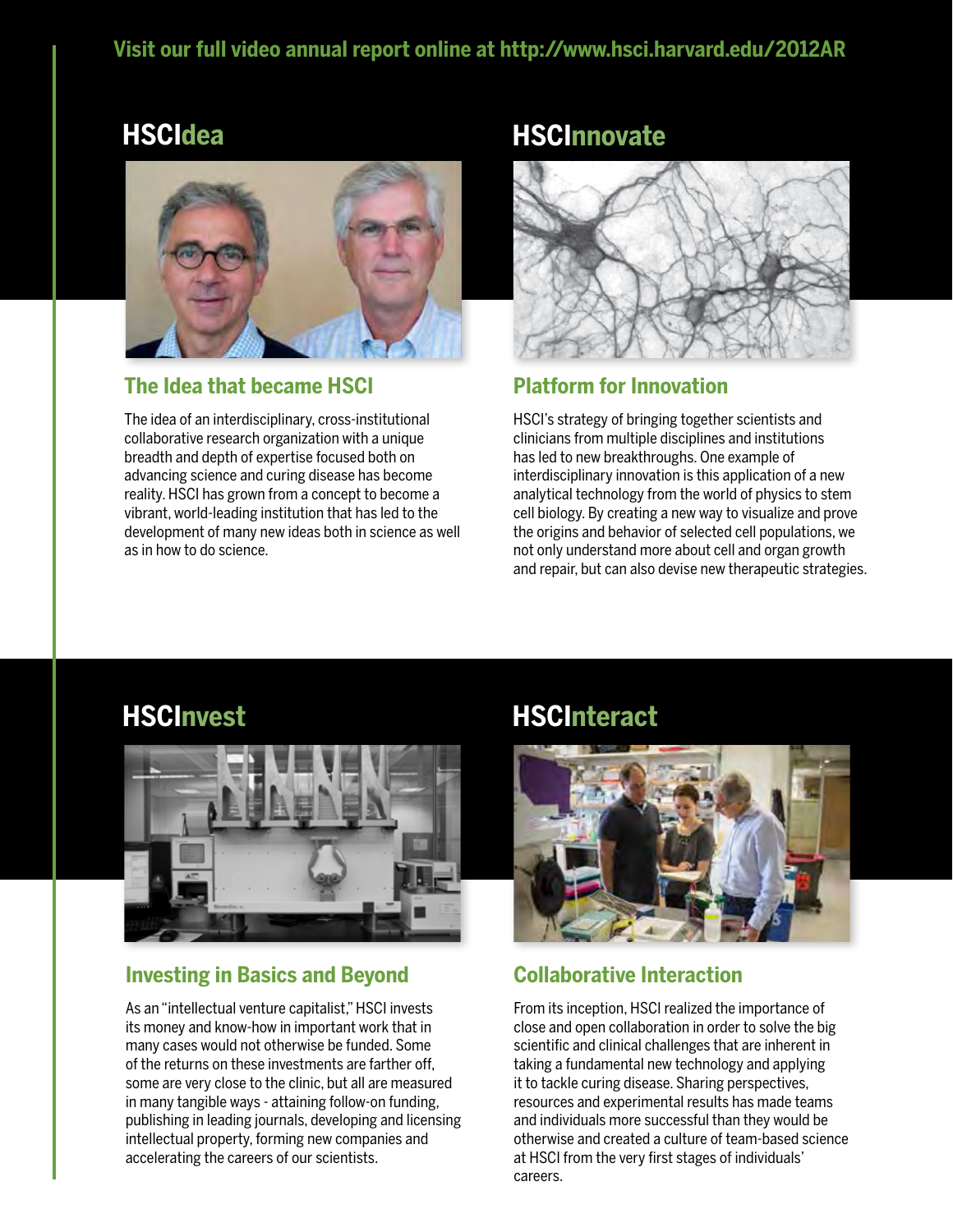We invite you to watch and listen online to short videos telling our story. This printed guide is a preview of the online presentations.



## **A Breakthrough Incubator**

Many early-stage ideas are risky and we don't always know when a brand-new idea will be sufficiently substantive to form the foundation of a company, but the HSCI environment allows us to see those ideas early on, be able to quickly decide how best to support and advance them, and to work with leaders in the investment community to help turn them into longlasting entities.

## **HSCIncubate HSCInfluence**



### **Influencing Science and Careers**

Leading scientists, and aspiring leaders, want to be in an environment surrounded by colleagues whose work and opinions they value, can draw on and to which they can contribute. The HSCI network of people, labs and institutions, all within close proximity of each other, not only enables collaboration and influences the work that people do here, but influences them to come and to stay because this is where they feel they can do their best work.



## **Inspiring the Next Generation**

The future of science depends on future scientists. In addition to focusing on junior faculty and graduate students, HSCI has created a summer internship program where undergraduates from around the world come to engage in hands-on projects in the labs of the world's best scientists. In the words of a recent intern, "This was the best summer of my life."

## **HSCInspire HSCImpact**



#### **Impacting the Future of Medical Care**

HSCI scientists made many discoveries this year in multiple disease categories, organ systems, and technologies. These have ranged from advancement of our understanding of the fundamentals of disease and the body's ability to regenerate and repair to identifying new cellular therapies and new drugs. Whether understanding, for example, new approaches to heart repair or how to transplant functional nerve cells, our ultimate goal is to have an impact on patients and medical care.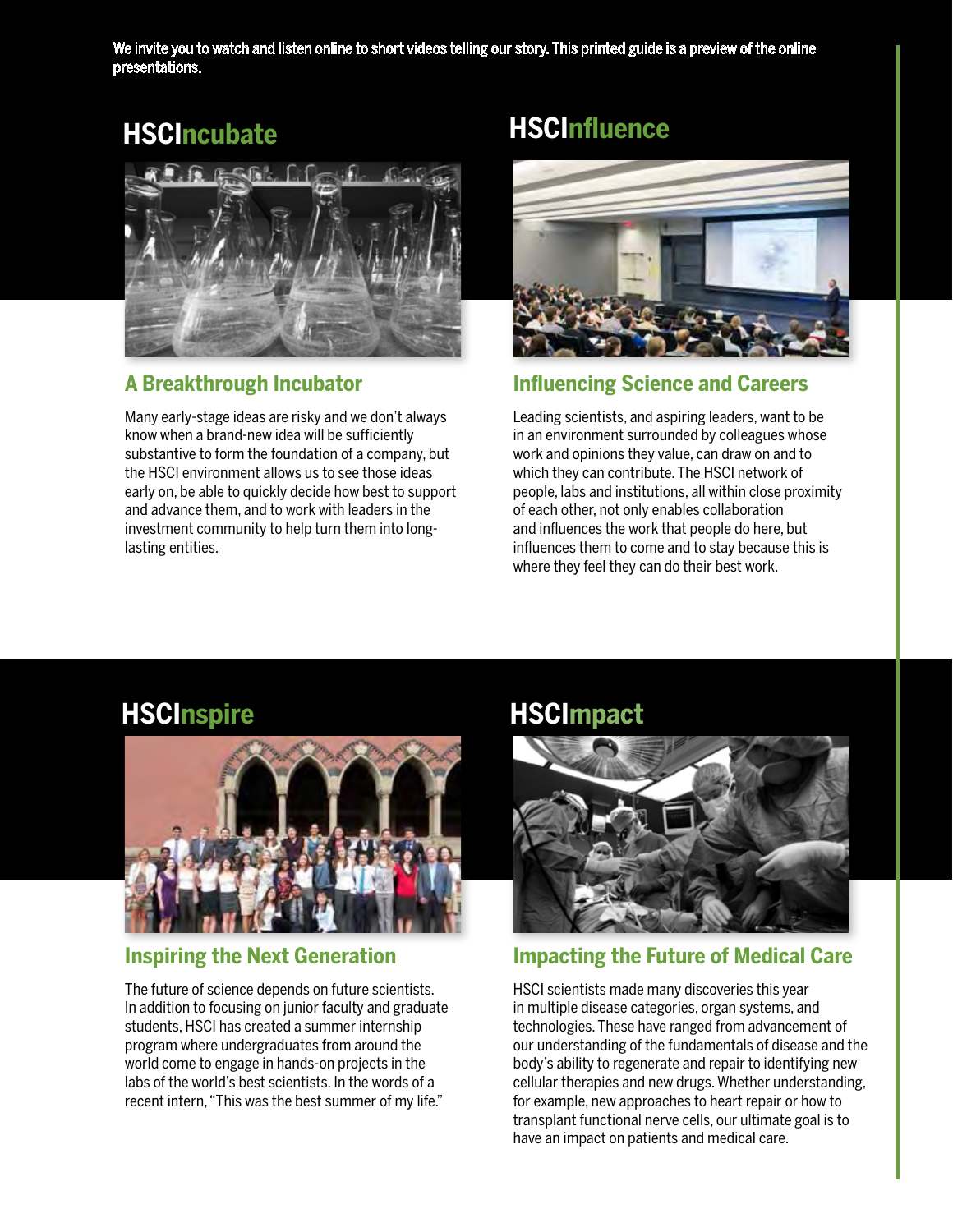# **Words in Action**

# **The idea that started HSCI is impacting people, professions and stem cell science.**

| <b>HSCIdea</b>     | Create and nurture a collaboration of more than 1000 scientists all focused on<br>reinventing the way biological problems are approached, scientific research is<br>undertaken, and cures and treatments for diseases are discovered and developed.                                                           |
|--------------------|---------------------------------------------------------------------------------------------------------------------------------------------------------------------------------------------------------------------------------------------------------------------------------------------------------------|
| <b>HSCInnovate</b> | Develop new scientific solutions through innovative approaches by bringing multiple<br>scientific disciplines to bear on a problem and develop a new business model that<br>accelerates scientific discovery across the value chain through efficient use of<br>intellectual, physical and financial capital. |
| <b>HSCInvest</b>   | Put money into the best ideas, not the biggest names; provide risk takers with the<br>capital they need to produce enough data to get them the large federal grants and<br>industry collaborations that will carry their ideas to the next level, and ultimately to the<br>clinic.                            |
| <b>HSCInteract</b> | Create an interdisciplinary community of innovative scientists, at all career levels, who<br>share three things: a passion to cure diseases; a belief that stem cell biology is key to<br>understanding development and disease, and; an eagerness to work together and learn<br>from one another.            |
| <b>HSCIncubate</b> | Provide the critical support, from scientific advice, to access to specialized research<br>cores, to financial underwriting, to business development that is needed to grow the<br>ideas that our talent produces into services, products and companies that make a<br>difference to patients.                |
|                    | HSCInfluence Create an environment and network of intellectual cross pollination that changes<br>career trajectories, that helps scientists realize the potential of their expertise and<br>apply that expertise across boundaries they thought were insurmountable.                                          |
| <b>HSCInspire</b>  | Open the door for the next generation of scientists by giving them the opportunity<br>to work side-by-side with today's leaders in tackling questions that will drive their<br>imagination and inspiration to new heights they could not otherwise imagine.                                                   |
| <b>HSCImpact</b>   | On a daily basis, reshape the future of biological discovery and medical science, making<br>today's diseases tomorrow's history.                                                                                                                                                                              |